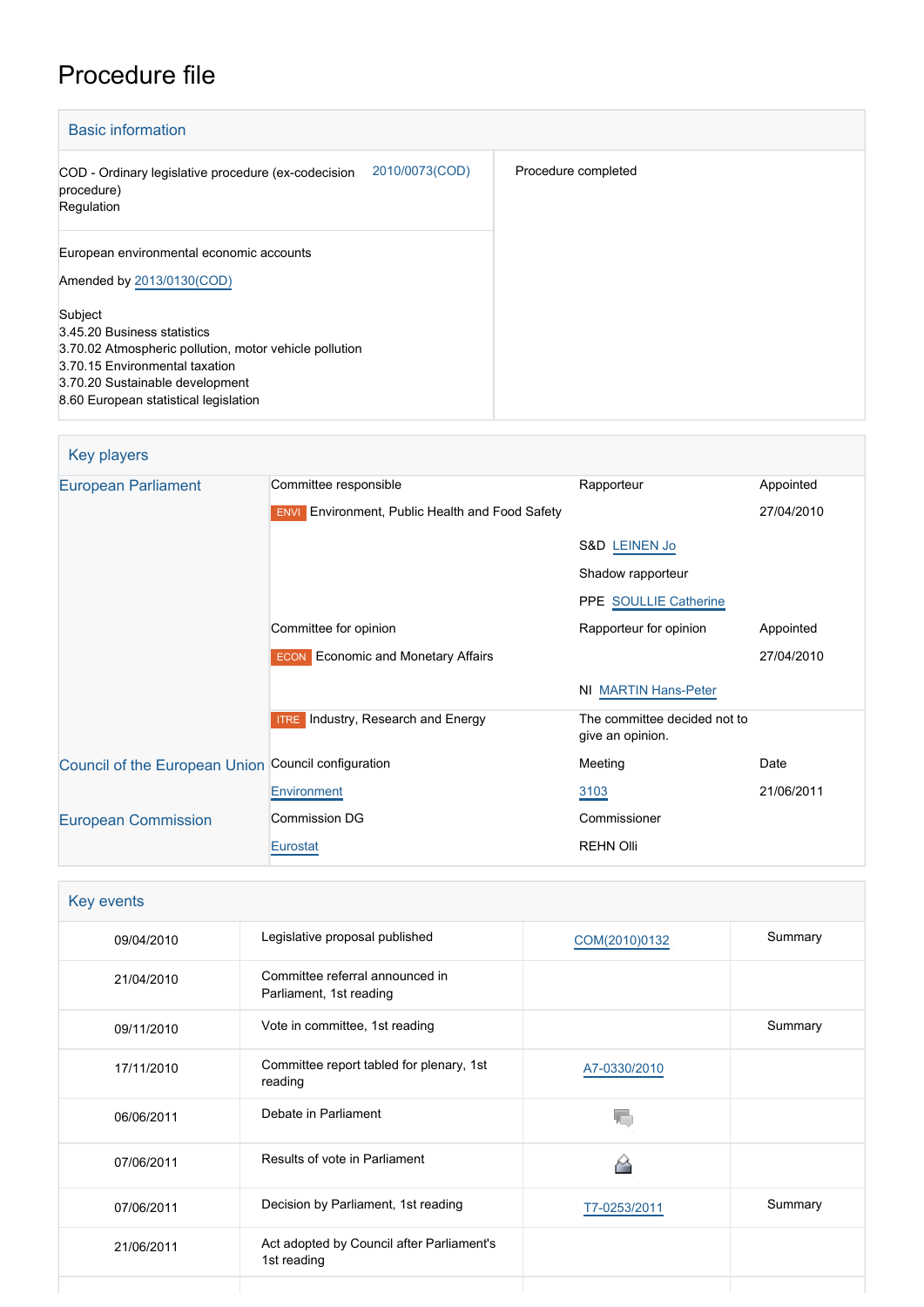| 06/07/2011 | Final act signed                        |  |
|------------|-----------------------------------------|--|
| 06/07/2011 | End of procedure in Parliament          |  |
| 22/07/2011 | Final act published in Official Journal |  |

| <b>Technical information</b> |                                                                |
|------------------------------|----------------------------------------------------------------|
| Procedure reference          | 2010/0073(COD)                                                 |
| Procedure type               | COD - Ordinary legislative procedure (ex-codecision procedure) |
| Procedure subtype            | Legislation                                                    |
| Legislative instrument       | Regulation                                                     |
|                              | Amended by 2013/0130(COD)                                      |
| Legal basis                  | Treaty on the Functioning of the EU TFEU 338-p1                |
| Other legal basis            | Rules of Procedure EP 159                                      |
| Stage reached in procedure   | Procedure completed                                            |
| Committee dossier            | ENVI/7/02690                                                   |

# Documentation gateway

| Legislative proposal                                               |      | COM(2010)0132  | 09/04/2010 | EC  | Summary |
|--------------------------------------------------------------------|------|----------------|------------|-----|---------|
| Committee draft report                                             |      | PE448.872      | 16/09/2010 | EP  |         |
| Amendments tabled in committee                                     |      | PE450.860      | 15/10/2010 | EP  |         |
| Committee opinion                                                  | ECON | PE448.687      | 28/10/2010 | EP  |         |
| Committee report tabled for plenary, 1st<br>reading/single reading |      | A7-0330/2010   | 17/11/2010 | EP  |         |
| Text adopted by Parliament, 1st<br>reading/single reading          |      | T7-0253/2011   | 07/06/2011 | EP  | Summary |
| Draft final act                                                    |      | 00011/2011/LEX | 06/07/2011 | CSL |         |
| Commission response to text adopted in<br>plenary                  |      | SP(2011)6334   | 14/07/2011 | EC  |         |
| Follow-up document                                                 |      | COM(2013)0864  | 09/12/2013 | EC  | Summary |
| Follow-up document                                                 |      | COM(2015)0577  | 23/11/2015 | EC  |         |
| Follow-up document                                                 |      | COM(2016)0663  | 19/10/2016 | EC  | Summary |
| Follow-up document                                                 |      | COM(2020)0056  | 14/02/2020 | EC  | Summary |
| Follow-up document                                                 |      | COM(2020)0776  | 02/12/2020 | EC  |         |

## Additional information

| National parliaments | <b>IPEX</b> |
|----------------------|-------------|
| European Commission  | EUR-Lex     |

### Final act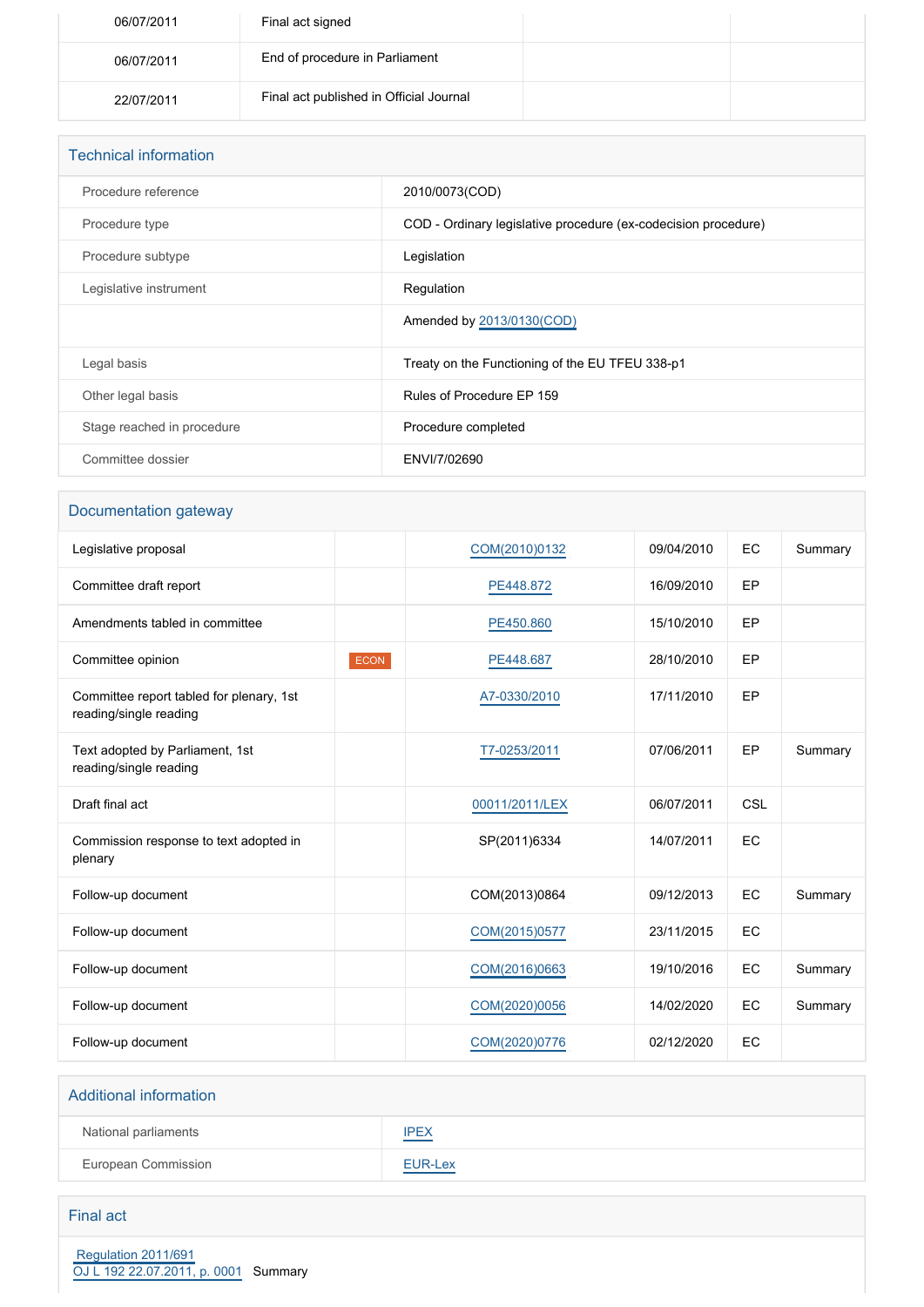| Delegated acts |                              |
|----------------|------------------------------|
| 2015/2993(DEA) | Examination of delegated act |
| 2021/2992(DEA) | Examination of delegated act |

# European environmental economic accounts

PURPOSE: to draw up a common framework for the collection, transmission and evaluation of European environmental economic accounts.

PROPOSED ACT: Regulation of the European Parliament and of the Council.

BACKGROUND: users put much emphasis on analysis and applications of environmental accounts in modelling and forecasts/outlooks, both for preparing policy proposals and reporting on policy implementation and impacts. Examples are the design of taxation policies related, for instance, to climate change and energy uses, or the assessment of the effects of international trade on emissions and resource use. User needs may differ somewhat across countries reflecting national endowments with natural resources and environmental assets or specific national policy priorities but the key standard components of environmental accounts are similar: selected natural resources accounts, air emissions and energy accounts, material flows accounts, environmental expenditure, activities and taxes.

By gentlemen?s agreement, Environmental Accounts data compiled in National Statistics Institutes (NSIs) is transmitted to Eurostat on a regular basis (yearly or two-yearly) via the following means: i) Joint Eurostat/OECD questionnaire (environmental protection expenditure and revenues); ii) a separate questionnaire on Economy-Wide Material Flows Accounts; iii) a separate questionnaire on air emissions accounts; iv) a separate questionnaire regarding environmental taxes by industry.

The concepts in the European System of Accounts (ESA) are multi-purpose: for a great range of uses the ESA concepts are accepted, though they need to be supplemented for some uses. For some specific data needs, as for e.g. the analysis of the interaction between the environment and the economy, the best solution is to draw up separate satellite accounts.

In its June 2006 conclusions, the European Council called on the European Union and its Member States to extend the national accounts to key aspects of Sustainable Development. The national accounts have therefore to be complemented with integrated environmental economic accounting that provides data that are fully consistent.

IMPACT ASSESSMENT: two options were identified:

- Option 1: continue with the existing Gentlemen?s agreement;
- Option 2: establish a legal base to support the data collection on environmental economic accounts.

Option 2 is the preferred option because it is the one that produces better results. The required consistent and regular production and reporting of environmental accounts would improve the quality of the statistics. Moreover, other EU policies (e.g. recycling and prevention of waste, air emissions and climate change, sustainable consumption and production) would be much better monitored if good quality data linking environment and the economy were to exist. This data can be collected by means of the framework of environmental accounts, but it is necessary that every country participates and that harmonisation is fully guaranteed. An appropriate legal base for this data collection can ensure these requirements: data collection in an important area EU-wide, increased visibility of environmental accounts as a tool for policy monitoring exploring the possibility to link environmental and economic data, possibility to take advantage of the current revision of SNA / ESA and get synergies for data collection.

LEGAL BASE: Article 338 of the Treaty on the Functioning of the European Union(TFEU). The objective of the proposed action, namely the collection, compilation, transmission and evaluation of European environmental economic accounts, cannot be sufficiently achieved by the Member States and can therefore be better achieved at EU level on the basis of a Community legal act, because only the Commission can coordinate the necessary harmonisation of statistical information at Community level, while the collection of data and compilation of comparable environmental economic accounts can be organised by the Member States.

CONTENT: this proposed Regulation establishes a common framework for the collection, compilation, transmission and evaluation of European environmental economic accounts for the purpose of setting up environmental economic accounts as satellite accounts to ESA 95 by providing methodology, common standards, definitions, classifications and accounting rules, intended to be used for compiling environmental economic accounts.

The environmental accounts to be compiled within the common framework shall be grouped in the following modules:

- a module for air emissions accounts (as set out in Annex I of the proposal);
- a module for environmentally related taxes by economic activities (as set out in Annex II);
- a module for economy-wide material flow accounts (as set out in Annex III).

The Commission shall draw up a programme for pilot studies to be carried out by Member States on a voluntary basis in order to develop the reporting and data quality, establish long time series and develop methodology. The results of the pilot studies shall be evaluated and published by the Commission, taking into account the benefits of the availability of the data in relation to the cost of collection and the response burden. On the basis of the conclusions of the pilot studies, the Commission shall adopt the necessary delegated acts.

BUDGETARY IMPACT: the collection of data will have no additional impact on the Budget of the European Union.

# European environmental economic accounts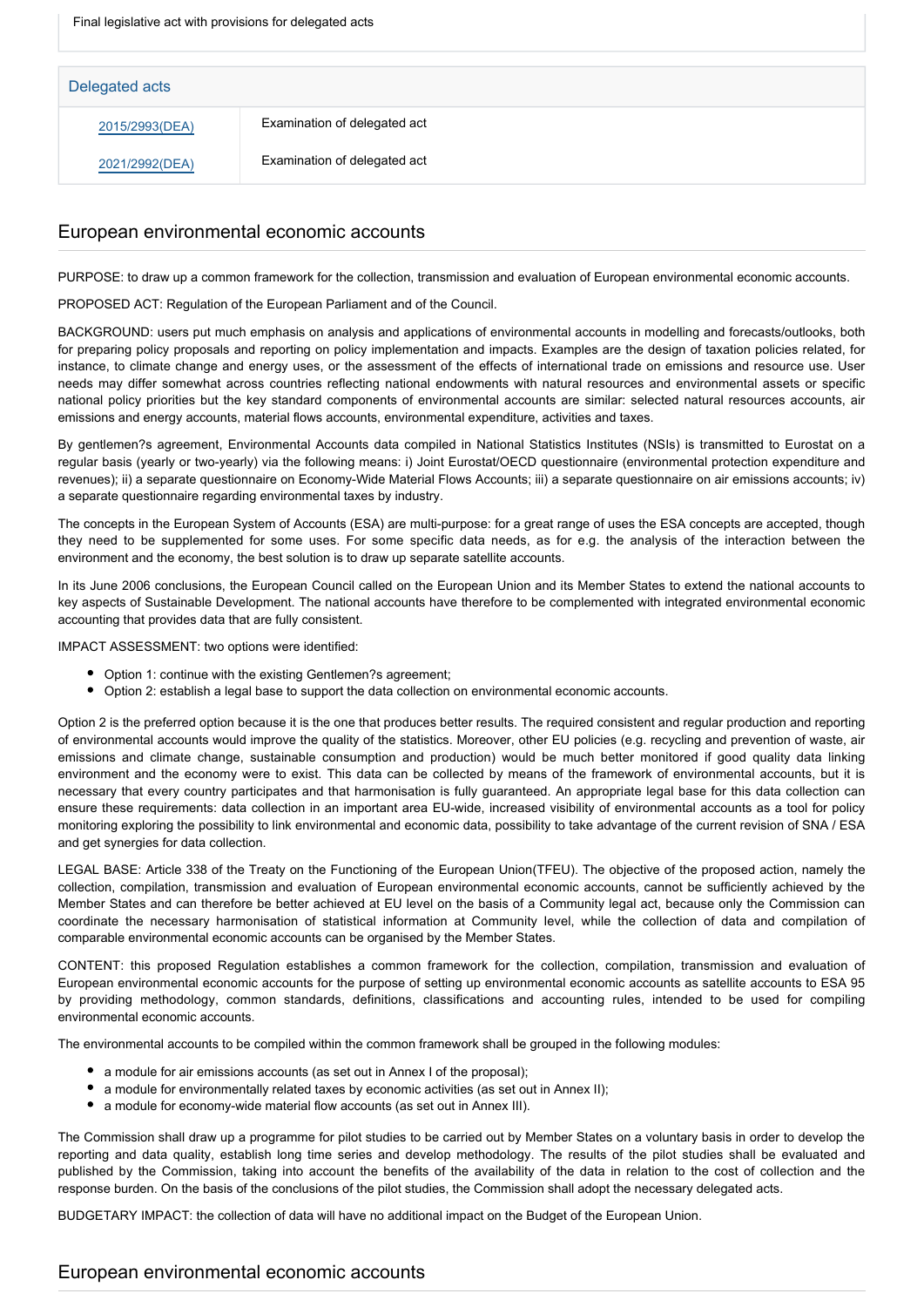The Committee on the Environment, Public Health and Food Safety adopted the report by Jo LEINEN (S&D, DE) on the proposal for a regulation of the European Parliament and of the Council on European environmental economic accounts.

It recommended that the European Parliament?s position at first reading under the ordinary legislative procedure should be to amend the Commission proposal as follows:

Scope: Members stipulate that this Regulation must enable the Commission (Eurostat) to make reliable forecasts, based on comparable national data, about the environmental and economic situation of the individual Member States and the Union as a whole. They also state that it is of great importance that the European environmental economic accounts, as soon as the system is fully operational, are actively and accurately used in all relevant EU policy taking as a key input to impact assessments, action plans, legislative proposals and other significant products of the policy process.

Modules: in accordance with the Treaty of Lisbon delegated powers to the Commission should happen in accordance with Art. 290 of TFEU. This delegation of power should be restricted to the adjustment of modules and not encompass the introduction of new modules, since this would require a new legislative proposal in accordance with the ordinary legislative procedure.

Development of new environmental account modules: an amendment proposed by the committee states that as a matter of priority, the Commission shall, in cooperation with the Member States, develop the following modules for inclusion into the scope of this Regulation

by the end of 2014:

- Environmental Protection Expenditure and Revenues (EPER)/Environmental Protection and Expenditure Accounts (EPEA), Environmental Goods and Services Sector (EGSS);
- Energy Accounts;
- Environmentally Related Transfers (subsidies) and Resource Use and Management Expenditure Accounts (RUMEA);
- Water Accounts (quantitative and qualitative) and Waste Accounts;
- Forest Accounts; and
- Ecosystem services Accounts.

Pilot studies: Members consider that pilot studies should also be used for the introduction of new environmental account modules in order to obtain experience in using this instrument at an early stage, with a possible view to expanding the scope of the regulation.

In carrying out the evaluation of the results of the pilot studies, the Commission shall ensure that no additional administrative or financial burdens are placed on respondents.

Data collection: Members clarify that the collection requirements should be clarified. The regional data are of the same importance as national data. They call, in accordance with the annexes of this Regulation, on Member States to collect the necessary data for the observation of the modules? characteristics referred to in this Regulation, at national and regional level as relevant. The Commission may adopt delegated acts to provide methodological guidance to facilitate the application of this provision.

Quality assessment: the Commission (Eurostat) shall assess the quality of the data transmitted and may, within a time-limit of one month, raise an objection and require the Member State in question to submit an improved report.

Feasibility and effectiveness:a new measure provides for the Commission to establish the feasibility and effectiveness of environmental economic accounts.

Delegated acts: the report specifies that the powers to adopt the delegated acts shall be conferred on the Commission for a period of five years following the entry into force of this

Regulation. The Commission shall make a report in respect of the delegated powers at the latest 6 months before the end of the five-year period.

Review: the Commission shall submit a report on the implementation of this Regulation to the European Parliament and the Council every three years. The report shall assess the possibilities for introducing new environmental account modules. The first report shall be submitted not later than 31 December 2013.

The report highlights that the Member States should regularly make available to the public information in a comprehensible form contained in environmental accounts by publishing it together with GDP data, for example.

## European environmental economic accounts

The European Parliament adopted by 616 votes to 26, with 24 abstentions, a legislative resolution on the proposal for a regulation of the European Parliament and of the Council on European environmental economic accounts.

It adopted its position at first reading under the ordinary legislative procedure. The amendments adopted in plenary are the result of a compromise negotiated between the European Parliament and the Council. They amend the Commission proposal as follows:

Sound information: the text underlines the need to develop instruments with a view to enhancing public awareness of the environmental effects of economic activity. Environmental economic accounts show the interaction between economic, household and environmental factors and consequently are more informative than national accounts alone. They provide a significant source of data for environmental decisions and the Commission should consult them when drawing up impact assessments.

Environmental tax: the text stipulates that ?environmentally related tax? means a tax whose tax base is a physical unit (or a proxy of a physical unit) of something that has a proven, specific negative impact on the environment, and which is identified in ESA-95 as a tax.

Modules: the Commission shall be empowered to adopt delegated acts, where necessary to take account of environmental, economic and technical developments and provide methodological guidance. The Commission shall ensure that its delegated acts do not impose significant additional administrative burdens on the Member States and on the respondent units.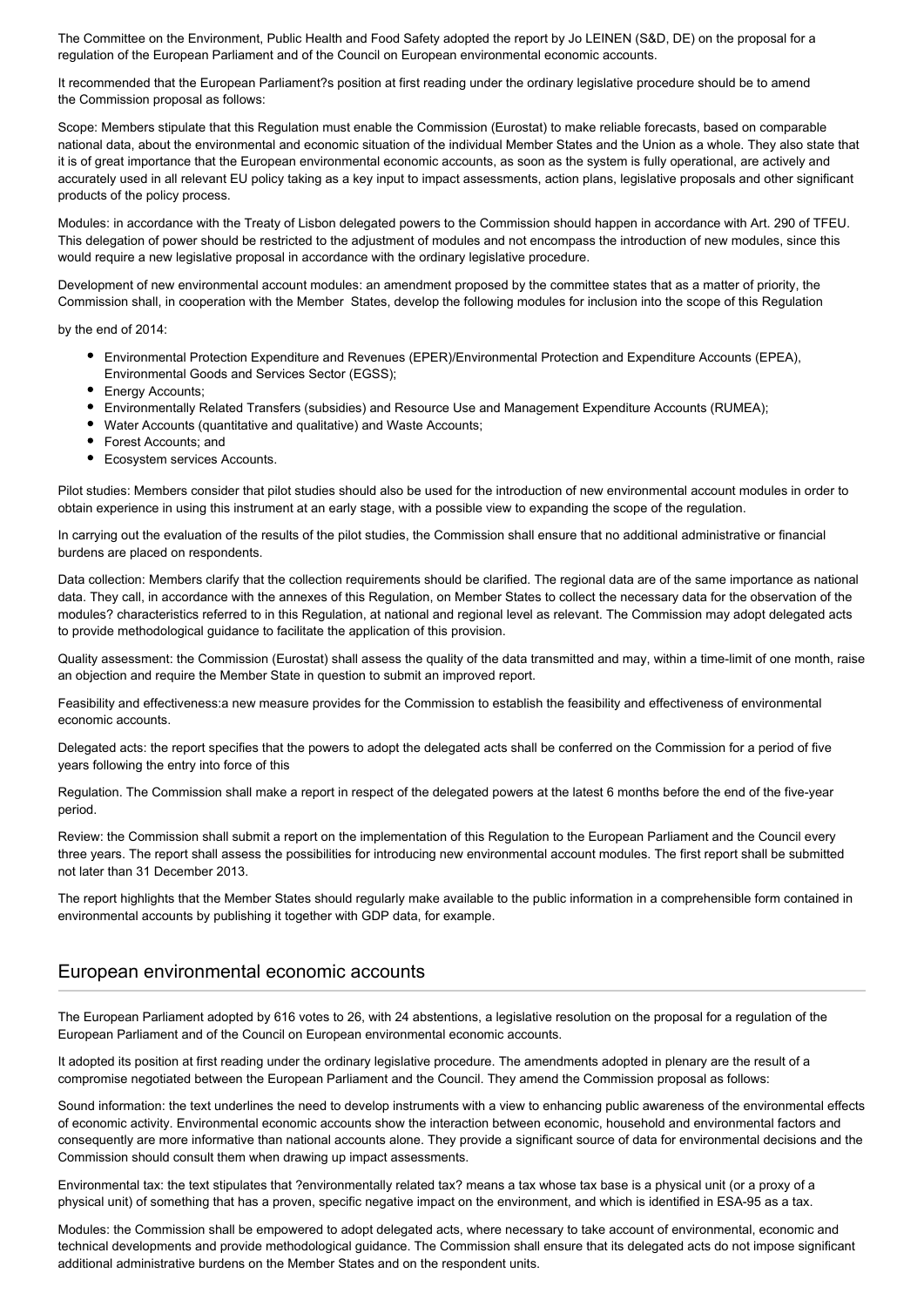Pilot studies: the Commission shall draw up a programme for pilot studies to be carried out by Member States on a voluntary basis in order to develop reporting and improve data quality, establish long time series and develop methodology. The programme shall include pilot studies to test the feasibility of introducing new environmental economic account modules. In drawing up the programme, the Commission shall ensure that no additional administrative or financial burdens are placed on the Member States and on the respondent units.

The findings of the pilot studies shall be evaluated and published by the Commission, taking into account the benefits of the availability of the data in relation to the cost of collection and the administrative burden of responding. These findings shall be taken into account in the proposals for introducing new environmental economic account modules that the Commission may include in the report referred to in the Regulation.

Quality assessment: in applying the quality criteria, the Commission shall adopt implementing acts with a view to defining the modalities, structure and periodicity of the quality reports. The Commission (Eurostat) shall assess the quality of the data transmitted and may, within one month of receipt of the data, request the Member State in question to submit additional information regarding the data or a revised dataset, as appropriate.

Derogations: the Commission may adopt implementing acts with a view to granting derogations to Member States during the transitional periods referred to in the Annexes insofar as the national statistical systems require major adaptations. Those implementing acts shall be adopted in accordance with the examination procedure referred to in this Regulation.

Delegated acts: the delegation of power shall be conferred on the Commission for a period of 5 years and shall be tacitly extended for periods of an identical duration, unless the European Parliament or the Council opposes such extension not later than three months before the end of each period. The Commission shall draw up a report in respect of the delegation of power not later than nine months before the end of the five-year period. The delegation of power may be revoked at any time by the European Parliament or by the Council.

A delegated act shall enter into force only if no objection has been expressed either by the European Parliament or the Council within a period of 2 months of notification of that act to the European Parliament and the Council or if, before the expiry of that period, the European Parliament and the Council have both informed the Commission that they will not object. That period shall be extended by 2 months at the initiative of the European Parliament or the Council.

Review: by 31 December 2013 and every three years thereafter, the Commission shall submit a report on the implementation of this Regulation to the European Parliament and the Council. That report shall evaluate in particular the quality of the data transmitted, the data collection methods, the administrative burden on the Member States and on the respondent units, as well as the feasibility and effectiveness of those statistics.

The report shall be accompanied by proposals:

- for introducing new environmental economic account modules, such as Environmental Protection Expenditure and Revenues (EPER)/Environmental Protection Expenditure Accounts (EPEA), Environmental Goods and Services Sector (EGSS), Energy Accounts, Environmentally Related Transfers (subsidies), Resource Use and Management Expenditure Accounts (RUMEA), Water Accounts (quantitative and qualitative), Waste Accounts, Forest Accounts, Ecosystem services Accounts, Economy-Wide Material Stock Accounts (EW-MSA) and the measurement of unused excavated earthen materials (including soil);
- designed to further improve data quality and data collection methods, thereby improving the coverage and comparability of data and reducing the administrative burden on business and administration.

# European environmental economic accounts

PURPOSE: to draw up a common framework for the collection, transmission and evaluation of European environmental economic accounts.

LEGISLATIVE ACT: Regulation (EU) No 691/2011 of the European Parliament and of the Council on European environmental economic accounts.

CONTENT: Regulation establishing a common framework for the compilation of European environmental economic accounts.

Supplement existing indicators: in its Communication of 20 August 2009 entitled "[GDP and beyond: Measuring progress in a changing world](http://www.eur-lex.europa.eu/LexUriServ/LexUriServ.do?uri=COM:2009:0433:FIN:EN:PDF)", the Commission recognised the need to supplement existing indicators with data that incorporate environmental and social aspects in order to allow more coherent and comprehensive policy making.

To that end, environmental economic accounts offer a means of monitoring the pressures exerted by the economy on the environment and of exploring how these might be abated. Environmental economic accounts show the interaction between economic, household and environmental factors and consequently are more informative than national accounts alone. They provide a significant source of data for environmental decisions and the Commission should consult them when drawing up impact assessments.

Environmental statistics: the new regulation obliges member states to annually report to the Commission (Eurostat) statistics concerning their air emissions, the environmentally related taxes they charge and the material flows in their economy. It may be extended to other environmentally-related statistics in the future. The first reporting year is 2011 and member states have up to two years to transmit their data to Eurostat.

Pilot studies: the Commission shall draw up a programme for pilot studies to be carried out by Member States on a voluntary basis in order to develop reporting and improve data quality, establish long time series and develop methodology. The programme shall include pilot studies to test the feasibility of introducing new environmental economic account modules. In drawing up the programme, the Commission shall ensure that no additional administrative or financial burdens are placed on the Member States and on the respondent units.

Report and review: by 31 December 2013 and every 3 years thereafter, the Commission shall submit a report on the implementation of this Regulation to the European Parliament and the Council. That report shall evaluate in particular the quality of the data transmitted, the data collection methods, the administrative burden on the Member States and on the respondent units, as well as the feasibility and effectiveness of those statistics.

The report shall be accompanied by proposals: for introducing new environmental economic account modules, such as Environmental Protection Expenditure and Revenues (EPER)/Environmental Protection Expenditure Accounts (EPEA), Environmental Goods and Services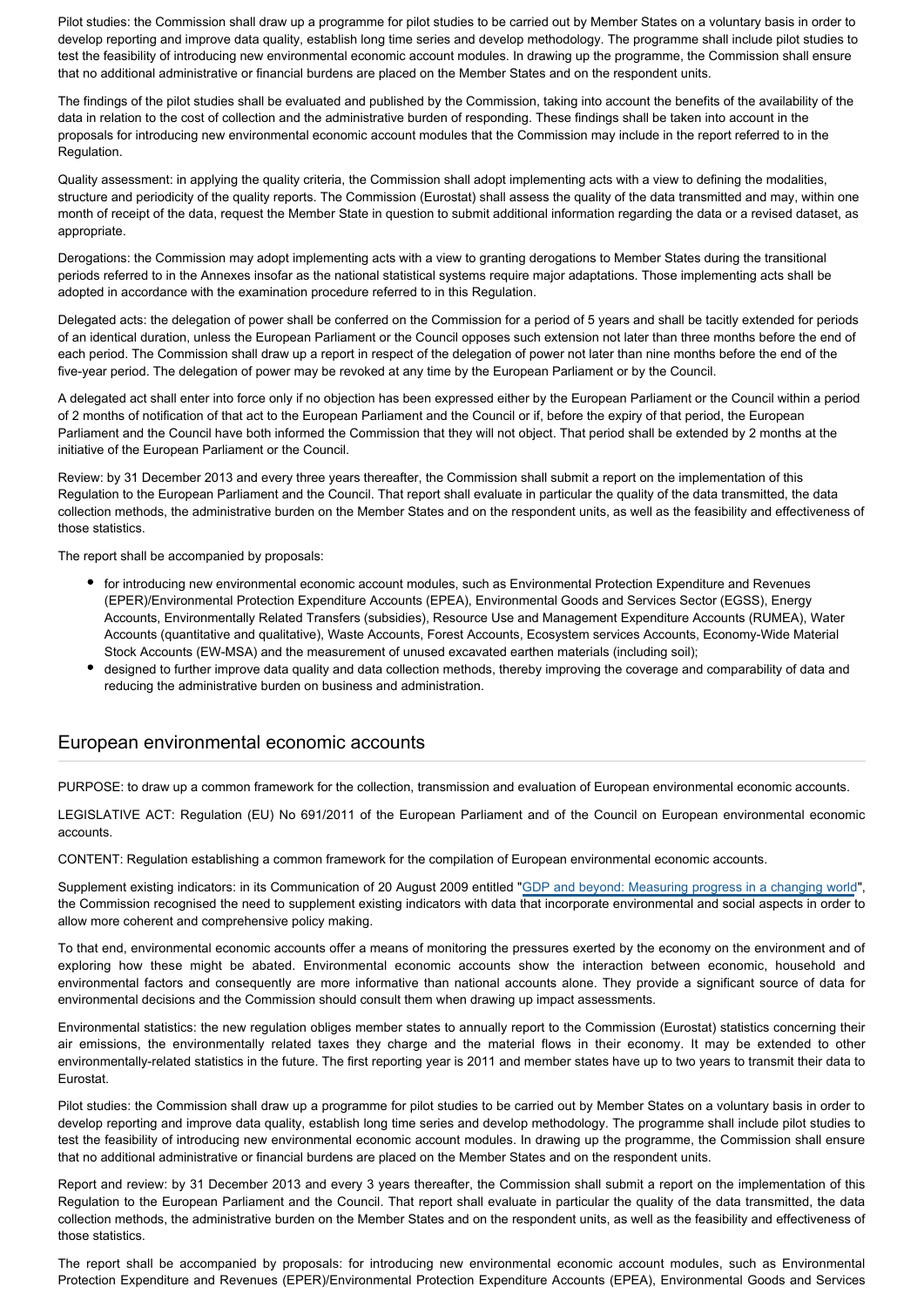Sector (EGSS), Energy Accounts, Environmentally Related Transfers (subsidies), Resource Use and Management Expenditure Accounts (RUMEA), Water Accounts (quantitative and qualitative), Waste Accounts, Forest Accounts, Ecosystem services Accounts, Economy-Wide Material Stock Accounts (EW-MSA) and the measurement of unused excavated earthen materials (including soil).

#### ENTRY INTO FORCE: 11/08/2011.

DELEGATED ACTS: the power to adopt delegated acts is conferred on the Commission subject to certain conditions. The delegation of power shall be conferred on the Commission for a period of 5 years from 11 August 2011 (tacitly extended for periods of an identical duration, unless the European Parliament or the Council opposes such extension not later than 3 months before the end of each period). It may be revoked at any time by the European Parliament or by the Council. A decision to revoke shall put an end to the delegation of the power specified in that decision. A delegated act shall enter into force only if no objection has been expressed either by the European Parliament or the Council within a period of 2 months of notification of that act to the European Parliament and the Council.

## European environmental economic accounts

The Commission presents a report on the implementation of Regulation (EU) No 691/2011 of the European Parliament and of the Council on European environmental economic accounts

To recall, the Regulation, which was the first Union Regulation on environmental accounting, introduced three modules:

- air emission accounts showing 14 different gases by 64 industry groups and by households;
- · environmental taxes distinguishing 4 tax types on energy, transport (other than fuel) pollution, resources all broken down into 64 industry groups, households and non-residents who pay these taxes;
- material flow accounts for 50 material types showing domestic extraction, imports and exports. Then, Domestic Material Consumption, which equals domestic extraction plus imports, less exports, for each type of material and in total.

At the time this first Regulation was discussed, users in the Parliament and the Commissions DGs emphasised that these first three modules were to be seen as a beginning and that the policy needs for environmental accounting went much further. The European Parliament actually inserted into Article 10 a list of new possible modules as priorities for future development.

The main observations set out in the report are as follows:

Data transmission for the first three modules is good and improving: at the time of writing the report, the formal deadlines for the delivery of the data for the first data collection under the regulation have only just or not yet passed. However, a large number of countries have already supplied a considerable amount of data on a voluntary basis: by mid-2013 about 20 countries had supplied complete or almost complete data for the environmental taxes and the air emissions accounts and 24 had supplied the material flow accounts.

Progressively the coverage (number of countries and degree of completion of individual tables), the timeliness and reliability have consistently improved. Eurostat and the national statistical institutes work together in working groups and special thematic task forces to ensure a high level of accuracy, coherence and comparability of the data.

Eurostat has been assisting the Member States who needed it to implement the first three modules through grants for pilot studies, and facilitating sharing of experience between countries. The report notes that the administrative burden of fulfilling the data requirements of the Regulation is small.

The results of the voluntary data collections are published on Eurostats web site and in various publications.

The Commission (Eurostat) will thoroughly check the quality of the data received for the first three modules at the end of 2013 and suggest improvements to individual countries, or to the overall methodology, where needed.

Three additional modules have been proposed: Eurostat and the Member States continued to develop new modules in statistical working groups. In the period 2011-2012 methodologies were developed and pilot tests were carried out, in particular regarding the first three modules listed in Article 10: (i) environmental protection expenditure, (ii) environmental goods and services sector and (iii) physical energy flow accounts.

The Commission (Eurostat) Eurostat is assisting the countries to prepare for the three new modules with grants, exchange of experience, handbooks, etc. as in previous years for the first three modules.

The Commission adopted on 2 May 2013 a [proposal for an amending regulation](http://www.europarl.europa.eu/oeil/popups/ficheprocedure.do?reference=2013/0130(COD)&l=en) with the purpose of adding these three modules to the first Regulation. Discussions on the second batch of modules will continue in 2014 in the European Parliament and Council. Statisticians will continue to prepare for the practical implementation of these three additional modules.

Work is also continuing on most of the other accounts listed in Article 10: (i) environmentally Related Transfers (subsidies), (ii) resource Use and Management Expenditure Accounts (RUMEA), (iii) water flow accounts, (iv) forest accounts.

These are potential candidates for a third batch of modules.

The Commission indicates that the European Strategy for Environmental Accounts will be revised in conjunction with main user groups and with the national statistical institutes. The target date for completion of this new ESEA is mid- 2014.

The Commission and the Member States administrations will continue to work together to ensure greater visibility and use of the results of the environmental accounts.

# European environmental economic accounts

The Commission presented a report on the implementation of Regulation (EU) No 691/2011 of the European Parliament and of the Council on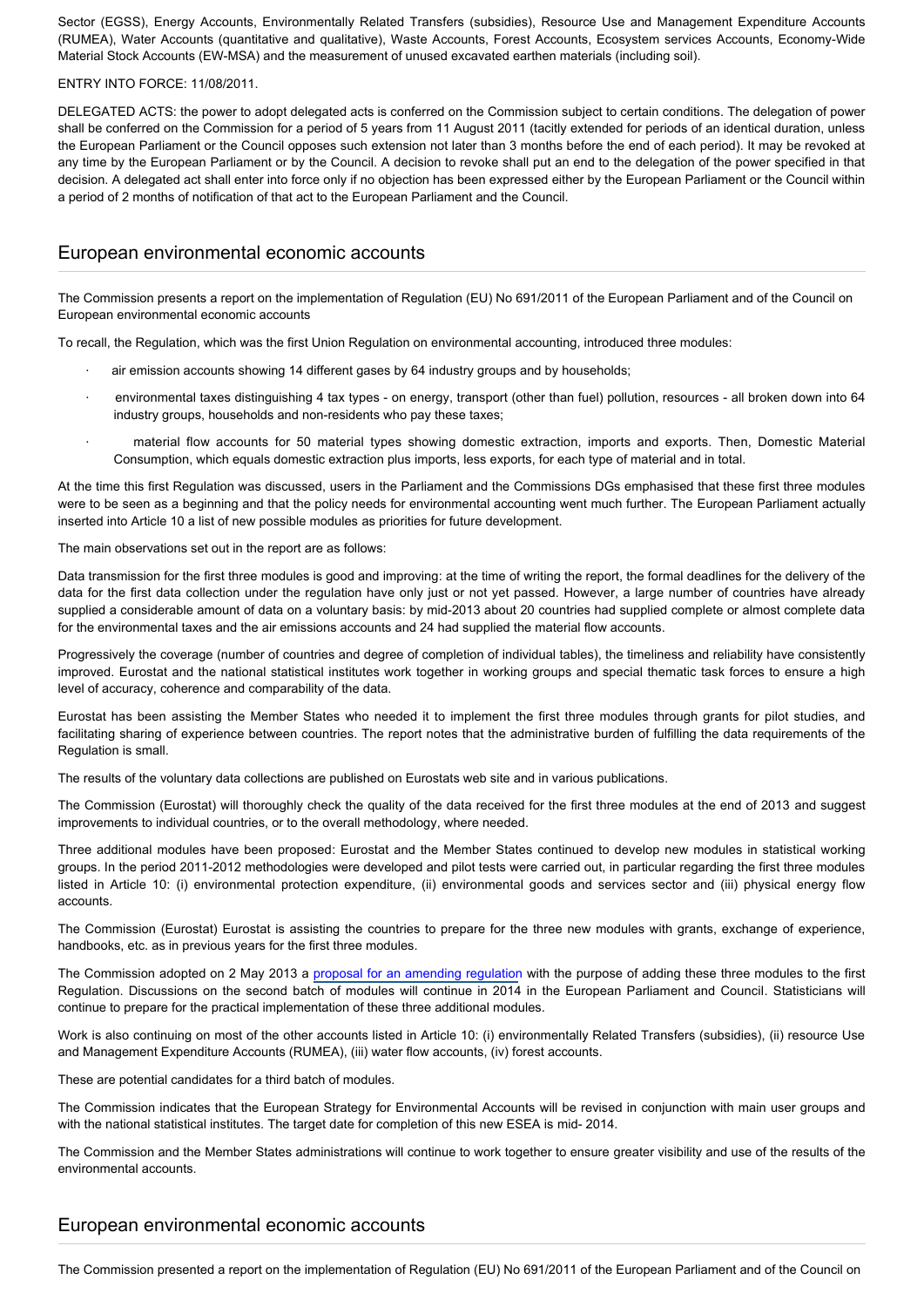European environmental economic accounts. The first report was published in 2013.2 This is the second report.

As a reminder, environmental economic accounts are a statistical system bringing together economic and environmental information, in order to measure on the one hand the contribution of the environment to the economy and on the other hand the impact of the economy on the environment. They offer a means of monitoring the pressures exerted by the economy on the environment and of exploring how these might be reduced.

Legal framework: the Regulation establishes the European environmental economic accounts. The Regulation structures the accounts in modules. It originally created three modules as follows: (i) air emissions accounts; (ii) environmentally related taxes by economic activity (energy, transport, pollution and resources); (iii) economy-wide material flow accounts.

One major development since the last implementation report was the amendment of the Regulation with the addition of three further modules as follows: (i) environmental protection expenditure accounts; (ii) environmental goods and services sector accounts; (iii) physical energy flow accounts.

Developments since the last report:

- in 2015, the Commission adopted one [Implementing Regulation](http://eur-lex.europa.eu/legal-content/EN/TXT/PDF/?uri=CELEX:32015R2174&rid=1) and one [Delegated Regulation](http://eur-lex.europa.eu/legal-content/EN/TXT/PDF/?uri=CELEX:32016R0172&rid=1) to complement the general framework established in the Regulation. Both Regulations were designed to ensure comparability across countries and to enforce quality standards;
- whilst the environmental accounts are already contributing to a number of policymaking initiatives, they have not yet achieved their full potential. The accounts are new and still relatively unknown among institutional users. Statisticians can accelerate the growth of awareness by better communicating and promoting the data already available. Explaining the analytical power of environmental economic accounts is also part of the initiatives currently being implemented;
- the statistical data submitted by Member States under the Regulation is, overall, of high quality. There are still a number of areas where improvement is needed, and the Commission (Eurostat) continues to work with the Member States to resolve issues at a technical level. A number of measures are being implemented or are planned to improve quality.

Measures being taken for improving data quality: the European strategy on environmental accounts for the period 2014 to 2018 shall co-ordinate European efforts and paves the way for possible new modules in the Regulation. The strategy programme of work for the period 2014 to 2018 focuses on:

- consolidating the quality of the accounts in Annexes I to III to the Regulation (air emissions, environmental taxes and material flows);
- promoting the use of existing environmental economic accounts;
- improving timeliness of the accounts, including by developing early estimates, in order to make environmental policy aspects more prominent in economic planning;
- implementing the accounts in Annexes IV to VI to the Regulation (expenditure on environmental protection, the environmental goods and services sector and physical energy flow accounts);
- investing in statistical infrastructure (i.e., reference methodologies, classifications, specialised software, etc.) to improve the availability, quality and usefulness of the environmental accounts;
- developing methodologies for and launching voluntary data collections in other areas (water and forests, environmental subsidies and similar transfers and expenditure on resource management).

Of the areas where new developments are taking place, environmental subsidies accounts is perhaps the most promising in the short term. A regular, annual voluntary data collection exercise was introduced in 2015, with the agreement and cooperation of the Member States. Experimental work on ecosystem accounts will also be a focus.

At the same time, work is also being carried out to further improve the quality of the existing modules.

The Commission (Eurostat) continues to assist the Member States in improving the quality of accounts in a variety of ways, including:

- providing grants for pilot studies and quality improvements;
- reducing the time delay in the availability of data by producing early estimates;
- setting up voluntary annual data collection exercises in preparation for obligatory reporting;
- producing EU aggregates even where some Member State data are missing;
- publishing handbooks and providing methodological guidance;
- facilitating training courses under the European Statistical Training Programme as well as promoting the exchange of experience between countries.

# European environmental economic accounts

The Commission presented a report on the implementation of Regulation (EU) No 691/2011 of the European Parliament and of the Council on European environmental economic accounts. The previous reports were published in 2016 and 2013. This third implementation report covers the period from 2016 to 2018.

At EU level, the European economic environmental accounts highlight the supranational dimension of environmental issues and provide a systematic approach and coverage of Member States and environmental issues, allowing for assessments and comparisons of policies between Member States.

#### Legal framework

The Regulation establishes the European economic environment accounts and structures these accounts into modules. It initially provided for three modules (annexes I-III): (i) air emission accounts; (ii) environmental taxes by economic activity (energy, transport, pollution and resources); and (iii) economy-wide material flow accounts. From 2013 onwards, it is mandatory to submit data for these modules to the Commission to Eurostat.

Three additional modules were added in 2014 (Annexes IV to VI): (i) environmental protection expenditure accounts; (ii) environmental goods and services sector accounts; (iii) physical energy flow accounts. These data are to be submitted to Eurostat from 2017 onwards.